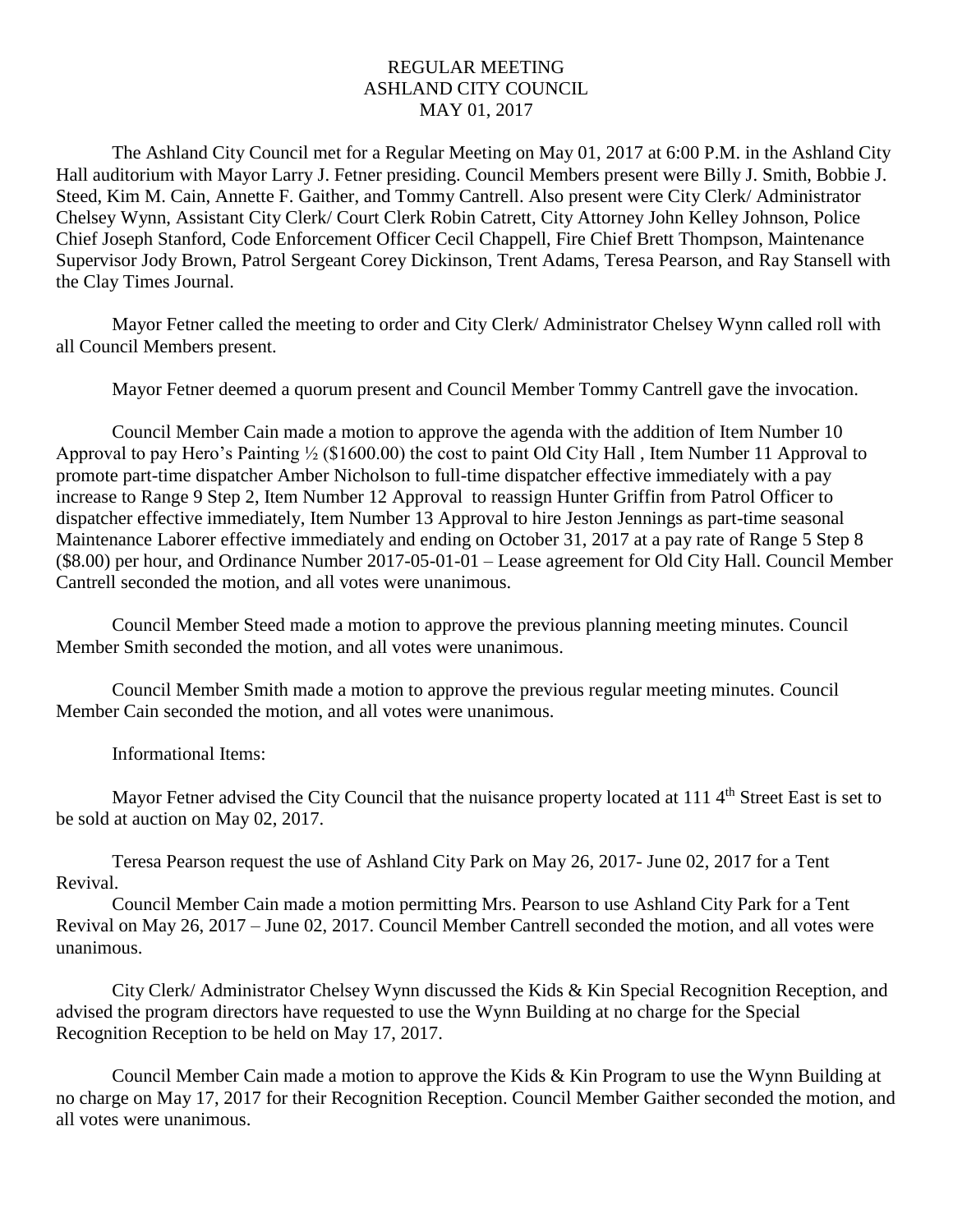## Committee Reports:

Mayor Fetner did not report.

Council Member Smith did not report.

Council Member Steed did not report.

Council Member Cain did not report.

Council Member Gaither reported on street lights, and repairs to the Urban Park.

Council Member Cantrell did not report.

City Clerk/ Administrator Chelsey Wynn did not report.

Police Chief Stanford introduced potential Police Officer Trent Adams to the Mayor and City Council.

Fire Chief Thompson did not report.

Maintenance Supervisor Jody Brown reported on progress at the Urban Park, and advised the department will start bush hogging this week. Maintenance Supervisor advised the Council many culverts around the City are clogged and requested to repair a culvert at  $4<sup>th</sup>$  Ave North and  $8<sup>th</sup>$  Street West with supplies already available. All Council Members agreed for the Maintenance Department to repair the culvert with current supplies.

## New Business:

Council Member Cantrell made a motion to approve the City of Ashland to pay bills received since the last regular meeting in the amount of \$12,967.13. Council Member Cain seconded the motion, and all votes were unanimous.

Council Member Steed made a motion approving the City of Ashland to give Senior Center Van Driver Shevy Glenn a 6-month merit raise of one step to Range 5 Step 9. Council Member Smith seconded the motion, and all votes were unanimous.

Council Member Gaither made a motion to approve amending the quote to repair Unit 176 Dodge Charger to a total of \$700.92 from Clay Service and Electric. Council Member Steed seconded the motion, and all votes were unanimous.

Council Member Cantrell made a motion approving the City of Ashland to declare the old Water Department Building as surplus as it is no longer needed for municipal purposes. Council Member Smith seconded the motion, and all votes were unanimous.

Council Member Cain made a motion approving the City of Ashland to pay \$560.00 for Police Department and Maintenance Department employees to attend skid car training. Council Member Gaither seconded the motion, and all votes were unanimous.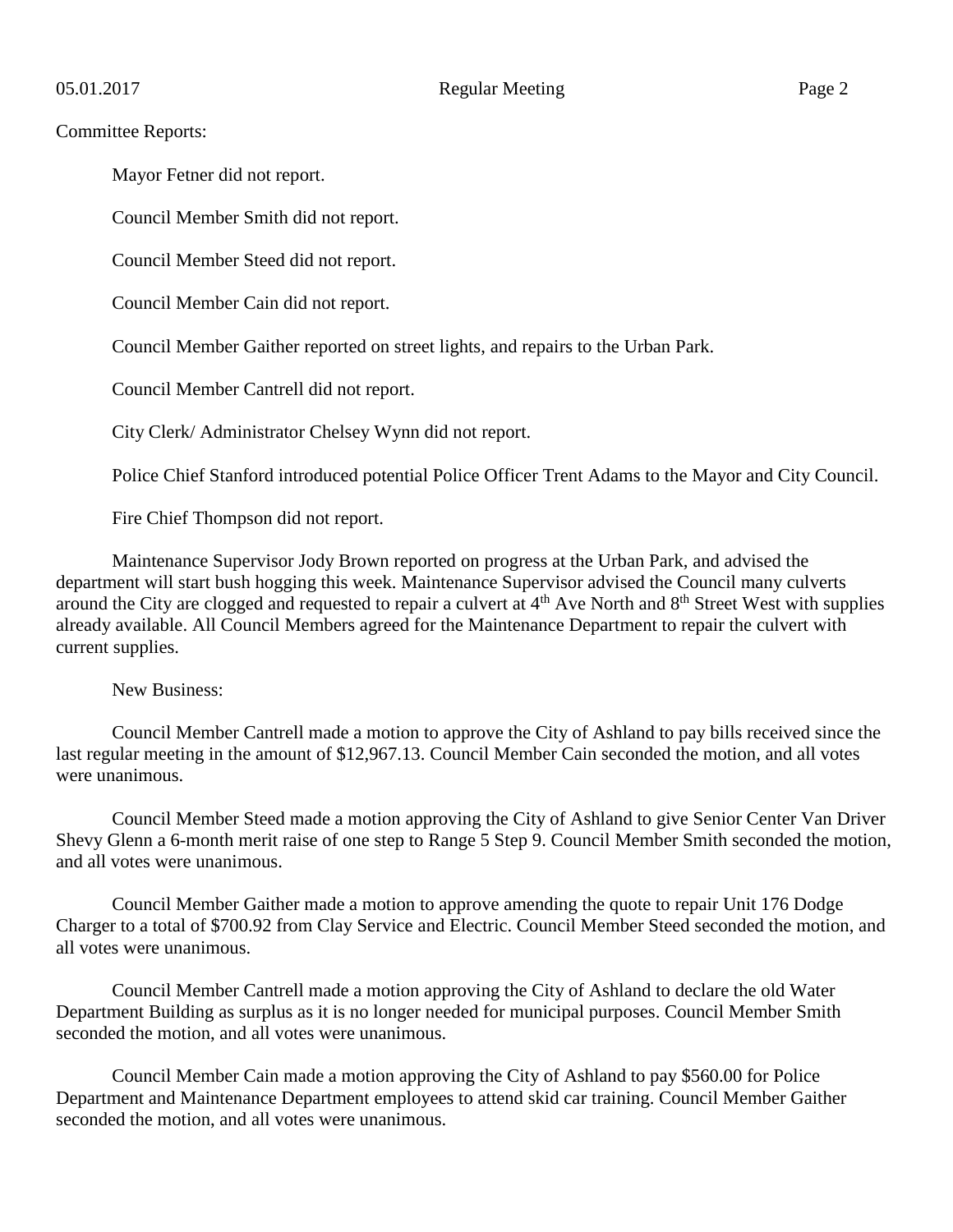## 05.01.2017 Page 3

Council Member Gaither made a motion to classify Old City Hall as no longer needed for municipal purposes. Council Member Cantrell seconded the motion, and all votes were unanimous.

Council Member Gaither made a motion to hire certified Police Officer Trent Adams as Patrol Officer for Ashland Police Department at a pay Range 14 Step 9 (\$12.36) per hour effective immediately. Council Member Smith seconded the motion, and all votes were unanimous.

Council Member Gaither made a motion to purchase all necessary uniforms and equipment for Trent Adams at an estimated cost of \$500.00. Council Member Cantrell seconded the motion, and all votes were unanimous.

Council Member Cain made a motion approving Police Chief Stanford to attend Summer Chiefs Conference in Orange Beach, Alabama on July 31, 2017- August 03, 2017 with registration fees of \$200.00 and reimburse travel expenses. Council Member Steed seconded the motion, and all votes were unanimous.

Council Member Cain made a motion to approve the City of Ashland to pay Hero's Painting ½ (\$1600.00) the cost to paint Old City Hall. Council Member Gaither seconded the motion, and all votes were unanimous.

Council Member Cantrell made a motion to promote part-time dispatcher Amber Nicholson to full-time dispatcher effective immediately with a pay increase to Range 9 Step 2. Council Member Steed seconded the motion, and all votes were unanimous.

Council Member Gaither made a motion to reassign Hunter Griffin from Patrol Officer to dispatcher effective immediately. Council Member Cain seconded the motion, and all votes were unanimous.

Council Member Gaither made a motion to hire Jeston Jennings as part-time seasonal Maintenance Laborer effective immediately and ending on October 31, 2017 at a pay rate of Range 5 Step 8 (\$8.00) per hour. Council Member Smith seconded the motion, and all votes were unanimous.

Resolutions, Ordinance, Orders, and Other Business:

Council Member Cain made a motion to approve Resolution 05-01-2017-01 adopting a sales tax holiday in Ashland, Alabama. Council Member Smith seconded the motion, and all votes were unanimous.

Council Member Cain made a motion to approve a Proclamation for public service recognition week. Council Member Cantrell seconded the motion, and all votes were unanimous.

Council Member Cain made a motion to suspend the rules of the first reading for Ordinance Number 2017-05-01-01 Lease for Old City Hall . Council Member Gaither seconded the motion, and upon a roll call vote:

Mayor Fetner- Yay Council Member Smith – Yay Council Member Steed – Yay Council Member Cain – Yay Council Member Gaither – Yay Council Member Cantrell- Yay